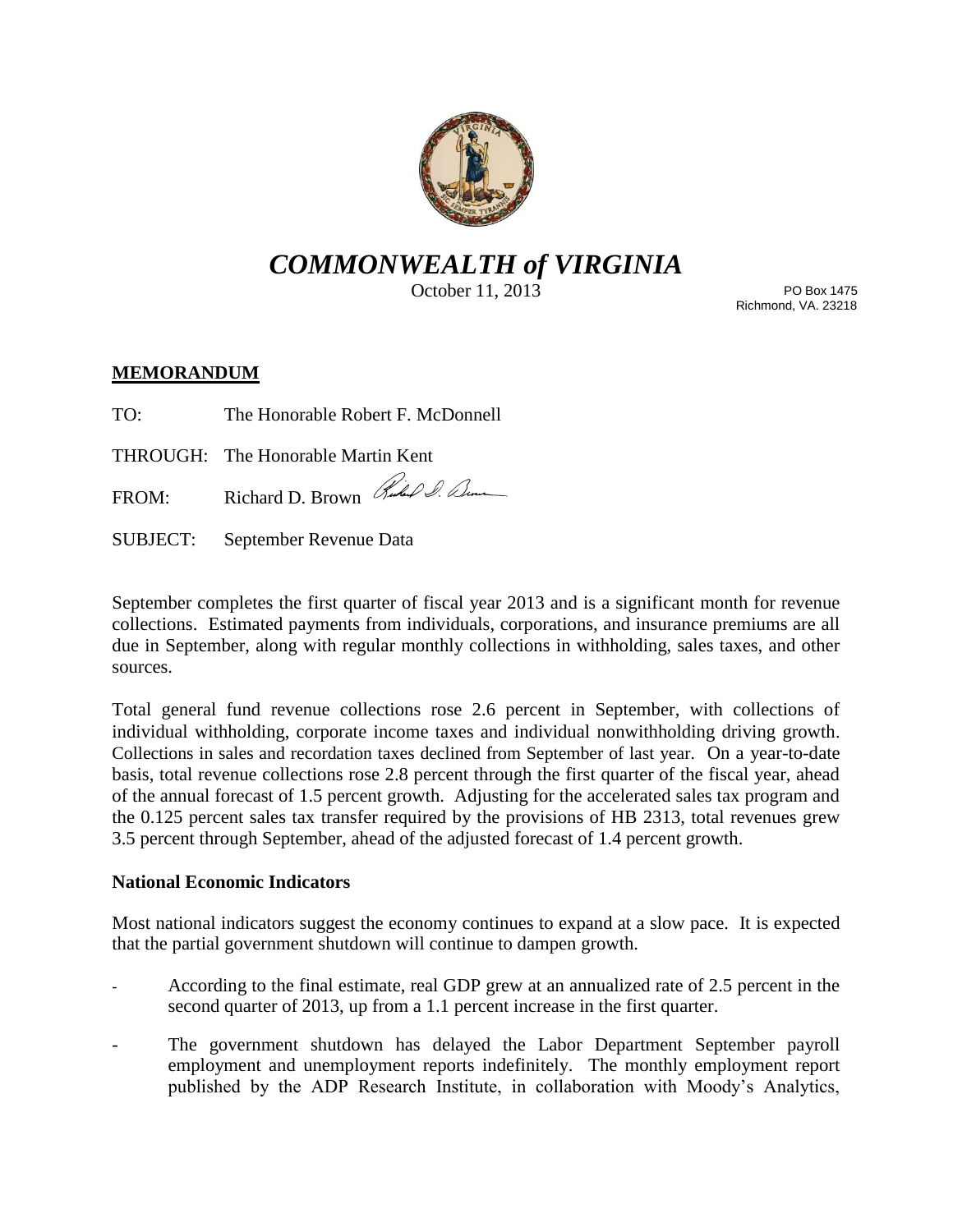estimates nonfarm private sector employment based on actual transactional payroll data. ADP estimated that private-sector employment grew by 166,000 jobs in September.

- Initial claims for unemployment rose by 1,000 to 308,000 during the week ending September 28, as low as they were before the recession began in late 2007. The fourweek moving average fell by 3,750 to 305,000.
- The Conference Board's index of leading indicators rose 0.7 percent in August after increasing 0.6 percent in July. The behavior of the leading indicator is consistent with continued slow economic growth.
- The Conference Board's index of consumer confidence fell from 81.8 to 79.7 in September. As the partial government shutdown has increased the uncertainty concerning future policy, the expectations component drove the decline. The present situation component increased in September.
- Activity in the manufacturing sector further improved in September, with the Institute of Supply Management index rising from 55.7 to 56.2.
- Inflation remains contained. The CPI rose 0.1 percent in August, and stands 1.5 percent above August 2012. Core inflation (excluding food and energy prices) also rose 0.1 percent in August, and has increased 1.8 percent from August of last year.
- The Federal Reserve announced at its September meeting that it will keep the federal funds target rate at 0.0 to 0.25 percent, and continued its quantitative easing program.

## **Virginia Economy**

In Virginia, payroll employment rose 0.8 percent in August from August of last year. Northern Virginia posted job growth of 1.0 percent; Hampton Roads rose 3.1 percent; and Richmond-Petersburg rose 0.1 percent. The seasonally adjusted unemployment rate in the Commonwealth increased 0.1 percentage point to 5.8 percent in August and is 0.1 percentage point below August 2012.

The Virginia Leading Index rose less than 0.1 percent in August after also increasing less than 0.1 percent in July. The U.S. leading index, future employment, and initial claims improved in August, while auto registrations, and building permits declined. The Leading Indexes increased in Charlottesville, Danville, Harrisonburg, and Lynchburg, while the indexes for the remaining metro areas contracted.

#### **September Revenue Collections**

September completes the first quarter of fiscal year 2013 and is a significant month for revenue collections. Total general fund revenue collections rose 2.6 percent in September, with collections of individual withholding, corporate income taxes, and individual nonwithholding driving growth. Collections in sales and recordation taxes declined from September of last year. On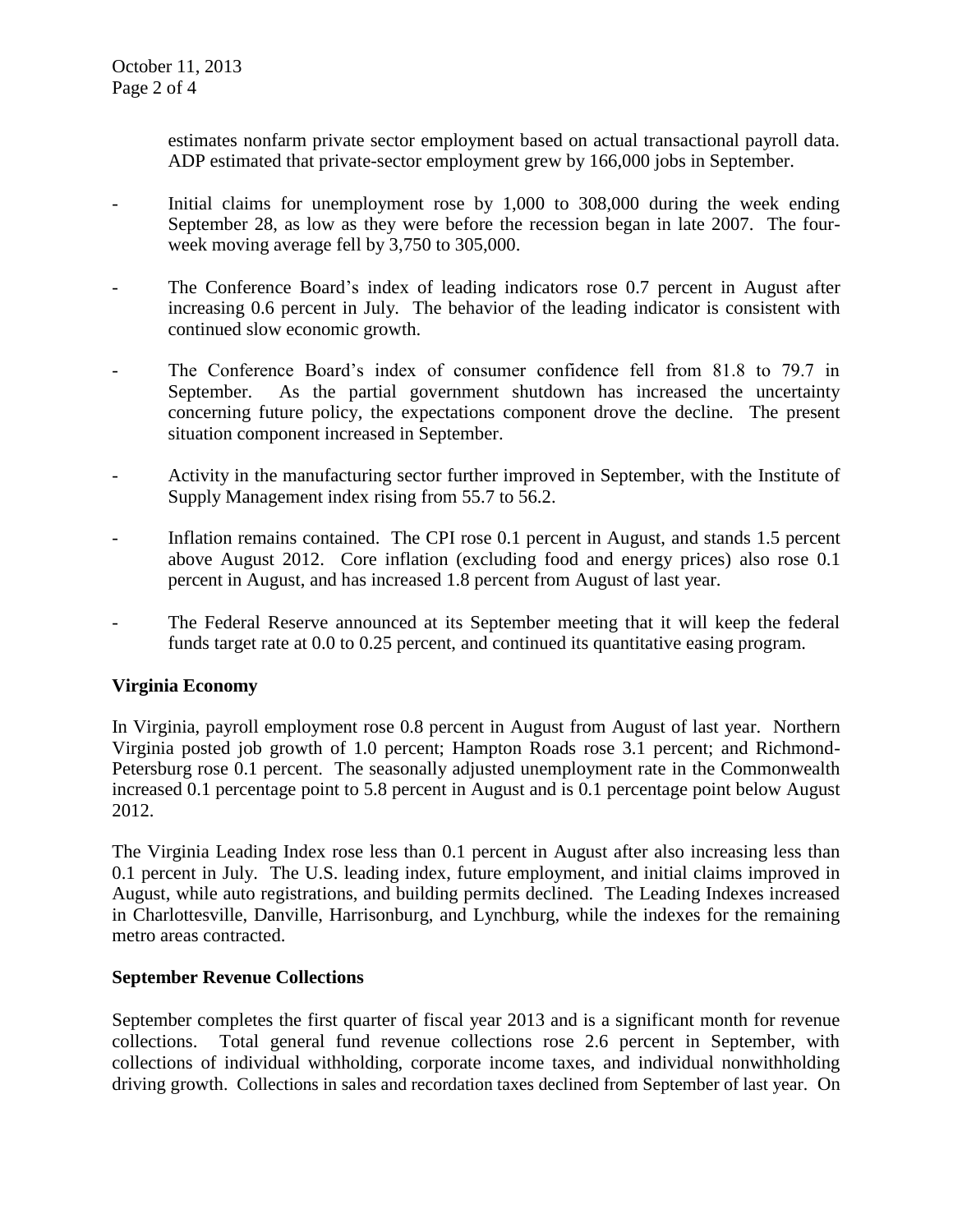October 11, 2013 Page 3 of 4

a year-to-date basis, total revenue collections rose 2.8 percent through the first quarter of the fiscal year, ahead of the annual forecast of 1.5 percent growth.

*Net Individual Income Tax (69% of general fund revenues)*: Through September, collections of net individual income tax rose 4.0 percent from the same period last year, ahead of the annual estimate of 2.5 percent growth. Performance in each component of individual income tax is as follows:

*Individual Income Tax Withholding (64% of general fund revenues)*: Collections of payroll withholding taxes rose 2.9 percent in September. Year-to-date, withholding collections rose 4.8 percent compared with the same period last year, behind the projected annual growth rate of 5.4 percent.

*Individual Income Tax Nonwithholding (16% of general fund revenues)*: September is a significant month for collections in this source since the first estimated payment for fiscal year 2014 is due. Collections rose 2.1 percent in September from September of last year. Year-to-date collections were \$372.8 million compared with \$362.4 million in the first quarter of last year, rising by 2.9 percent and ahead of the annual estimate of a 5.9 percent decline.

*Individual Income Tax Refunds*: Through September, TAX issued \$118.6 million in refunds compared with \$98.2 million during the same period last year. Year-to-date, refunds have risen 20.8 percent, ahead of the annual estimate of 6.3 percent growth.

*Sales Tax (19% of general fund revenues)*: Collections of sales and use taxes, reflecting August sales, fell 2.7 percent in September. On a year-to-date basis, collections have fallen 4.5 percent through September, trailing the annual estimate of a 1.0 percent decline. Adjusting for the partial repeal of the accelerated sales tax program and the 0.125 percent sales tax transfer as set forth in HB 2313, sales tax collections have fallen by 0.4 percent year-to-date, lagging the economicbase forecast of 5.2 percent growth.

*Corporate Income Tax (5% of general fund revenues)*: As with nonwithholding, September is a significant month in corporate income tax collections since the first estimated payment for the fiscal year is due. Collections of corporate income tax grew 16.7 percent in September from September of last year. Year-to-date collections in this source have grown 19.4 percent from the same period last year, ahead of the estimate of 5.4 percent growth.

*Wills, Suits, Deeds, Contracts (2% of general fund revenues)*: Collections of wills, suits, deeds, and contracts – mainly recordation tax collections – were \$25.9 million in September, compared with \$26.9 million in September of last year, a 3.8 percent decline. This was the second consecutive monthly decline in this source. On a year-to-date basis, collections are up 2.8 percent, far ahead of the annual forecast of a 10.9 percent decline.

### **Other Revenue Sources**

The following list provides data on September collections for other revenue sources: